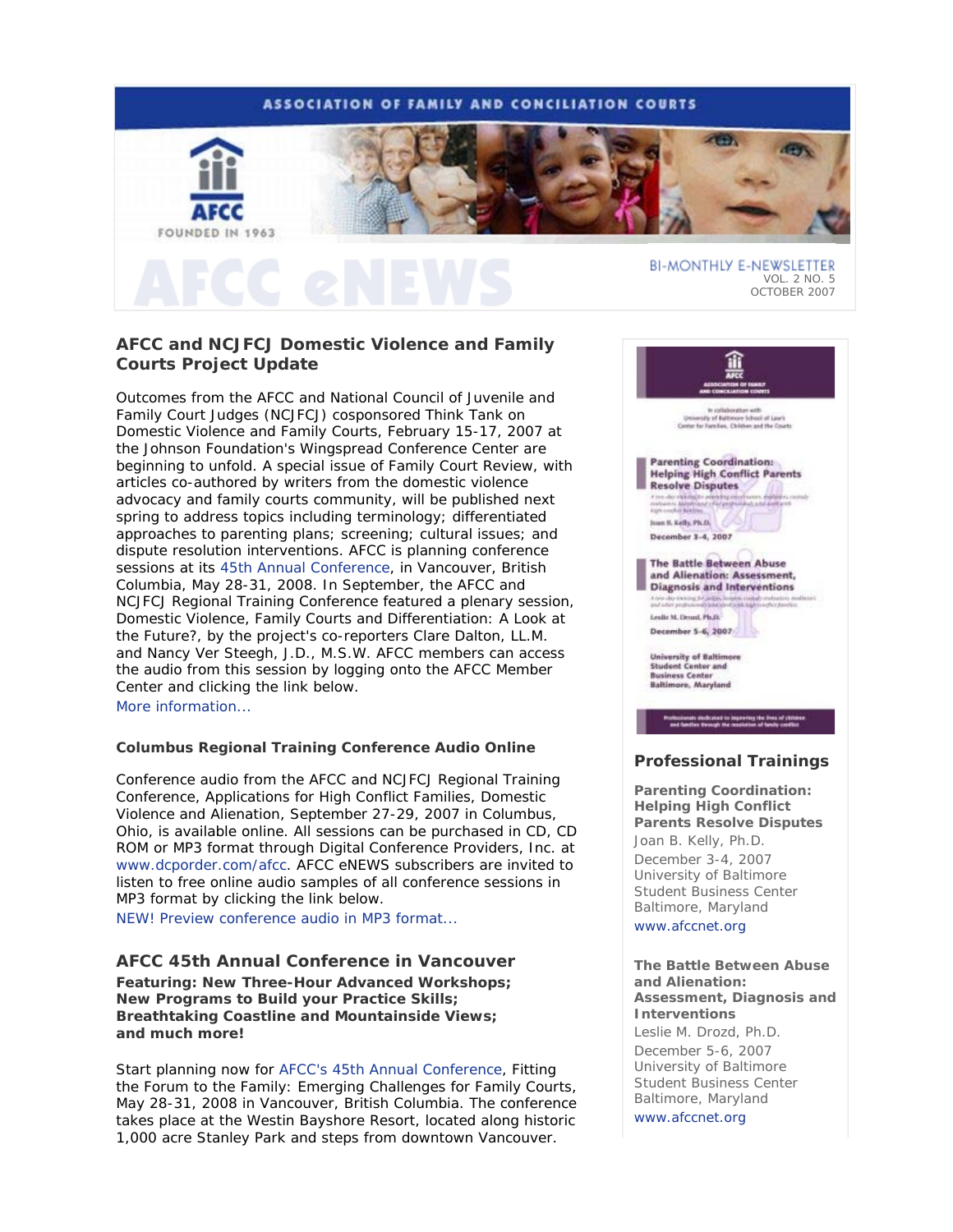Conference attendees will receive the special room rate of CAD \$178/single or CAD \$199/double. In 2005, Vancouver was named the best city to live in the world, in 2010 it will host the winter Olympic Games-don't miss AFCC's return to Canada in 2008! The next issue of *AFCC eNEWS* will feature a top ten list of Vancouver's best activities and attractions. If you have any questions on AFCC's 45th Annual Conference, please contact AFCC at afcc@afccnet.org or (608) 664-3750.

Vancouver: Officially the Best City in the World (video)...

## **Don't Forget your Passport**

All U.S. citizens traveling to and from Canada are now required to have a valid passport. If you are considering attending the conference, please plan ahead as passports can take up to six months to be processed. Information on applying for or renewing passports can be found at the U.S. Department of State Web site by clicking the link below. More information...

## **Family Court Review Update**

**Special Issue in January 2008 on International Perspectives**

The January 2008 issue of *Family Court Review (FCR)*, features a special issue concerning the international perspectives on including children in family law proceedings. The Guest Editor is AFCC member Dr. Jennifer McIntosh of Victoria, Australia. Dr. McIntosh is a member of *FCR's* Editorial Board and the Director of Family Transitions in Australia. The issue also features an article by Alastair Nicholson, former AFCC President and former Chief Judge of the Family Court of Australia. AFCC members receive full print subscription and searchable electronic access, dating back to the first issue in 1963. Please click the link below to access *FCR* online.

Read FCR Online Archives (Member Login | Non-member)...

#### **New Family Court Review Submission Guidelines**

*Family Court Review (FCR)* has updated its submission guidelines. The new guidelines include a detailed description of the journal and list different categories of articles that are suitable for publication. For more information, please contact FCR's Student Managing Editor Laura Daly at laurabdaly@gmail.com. Please click the link below to view *FCR's* submission guidelines.

FCR Submission Guidelines (PDF)...

## **AFCC Members Present at University of Missouri-Columbia Symposium**

*by John Lande, Director of the LL.M. Program in Dispute Resolution and Associate Professor, University of Missouri-Columbia School of Law*

The University of Missouri-Columbia Center for the Study of Dispute Resolution held a symposium on October 12, 2007 entitled, *Innovative Models of Lawyering: Collaborative Law and Other Processes*. AFCC member David A. Hoffman, founder of the Boston Law Collaborative, gave the keynote address, *Colliding Worlds of Dispute Resolution: Towards a Unified Field Theory of ADR*. Comparing mediation, Collaborative and

# **AFCC NEWS SPOTLIGHT**

#### **AFCC Hosts Think Tank on Child Welfare Decision Making**

*by Bernie Mayer, Ph.D. and Joan Kathol, M.A., (Candidate), Werner Institute for Negotiation and Dispute Resolution, Creighton University*

When the use of mediation and related dispute resolution procedures in child welfare decision making was first introduced 25 years ago, it seemed to many a rather outlandish idea. How could mediation, facilitated decision making or other consensus building processes be used for such complicated problems with seriously disrupted families and troubled parents in a system that was overburdened and underfinanced, and where the stakes were so high? Read article...

## **MARK YOUR CALENDAR**

**AFCC 45th Annual Conference** May 28-31, 2008 Westin Bayshore Resort Vancouver, BC, Canada Save the Date (PDF)

# **AFCC Trainings**

**Advanced Issues in Parenting Coordination: Functional Co-parenting for High Conflict Families** *Matthew J. Sullivan, Ph.D.* February 18-19, 2008 Wyndham DFW Airport North Dallas/Fort Worth, Texas www.afccnet.org

**The Battle Between Abuse and Alienation: Assessment, Diagnosis and Interventions** *Leslie M. Drozd, Ph.D.*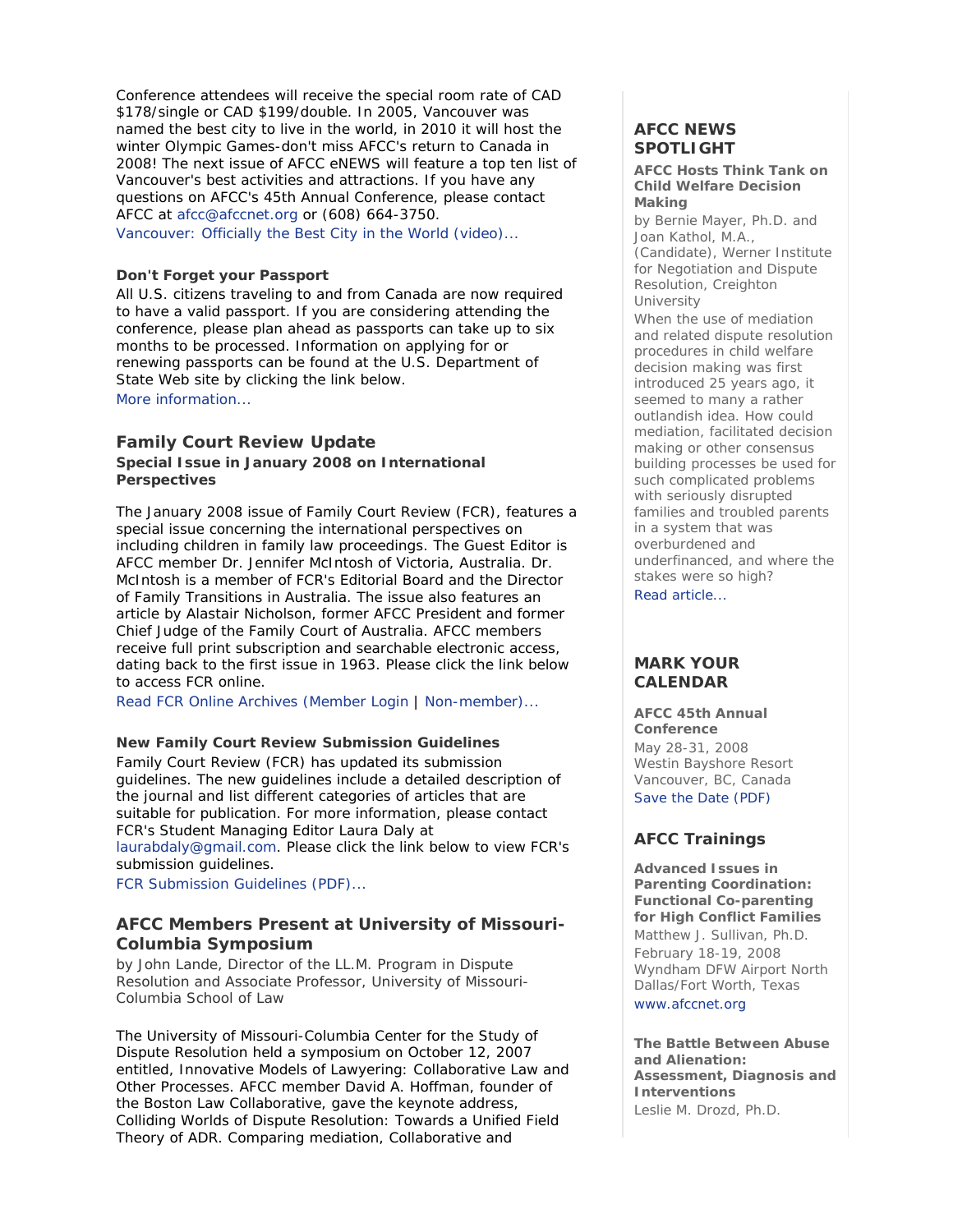Cooperative family law cases in his firm, he found that "the most robust predictor of cost, time and contentiousness is not the choice of process but rather the intentions, skill, and flexibility of the parties and counsel."

Read more...

# **Uniform Collaborative Law Act Drafting Committee Invites Comments**

*by Brittany Shrader, Hofstra University School of Law, Hempstead, NY*

The National Conference of Commissioners on Uniform State Laws is currently drafting a proposed Uniform Collaborative Law Act (UCLA). AFCC member and Hofstra Law School Professor Andrew Schepard is the appointed Reporter for the UCLA drafting process. The goal of the drafting committee is to develop a statute that defines collaborative law and clarifies its role in modern legal advocacy. In addition, a few states have already independently implemented collaborative law statutes, so a uniform law could help bring consistency to the quality and nature of the process across the United States. Hofstra Law School hosts a Web site that includes a list of committee members; background research on collaborative law; current and past drafts of the UCLA; upcoming events; related links; and a section for comments. The Web site can be accessed by clicking the link below.

More information...

# **INTERNATIONAL NEWS**

**Drops from Down Under: New Research on Less Adversarial Trial and Child Responsive Program** *by Hon. Graham Mullane, New South Wales, Australia*

In July 2007, a report by Australia's Family Transitions was submitted to the Family Court of Australia, regarding the Child Responsive Program operating within the Less Adversarial Trial. Family Transitions is a clinical research and training center dedicated to the needs of children and parents experiencing family separation. The report, authored by AFCC member Dr. Jennifer McIntosh and Ms. Caroline Long, can be accessed on the Family Court of Australia Web site by clicking the link below. More information...

### **Canadian Department of Justice Features New Resources for Children Section on Web Site**

The Canadian Department of Justice released a new resource online to help children cope with separation or divorce. *Resources for Children* is a user friendly database, which lists over two hundred Canadian and international resources in the area of separation and divorce. The Web site is useful for parents and for professionals who work with children affected by separation or divorce. A brief description is provided for each resource which includes books, workbooks, videos, web sites and games. There is also the option to view all resources available for a particular age group. The Web site can be accessed by clicking the link below. More information...

February 20-21, 2008 Wyndham DFW Airport North Dallas/Fort Worth, Texas www.afccnet.org

# **AFCC Chapters**

# **Florida Chapter Annual**

**Conference** *Moving from Conflict to Harmony: A Medley of Opportunity*  November 2-3, 2007 Wyndham Hotel Orlando, Florida www.flafcc.org

#### **New York Chapter Annual Conference**

December 7, 2007 City Bar Association New York, New York www.afccny.org

## **Arizona Chapter Annual**

**Conference** February 8-10, 2008 Hilton Sedona Hotel & Spa Sedona, Arizona www.azafcc.org

#### **California Chapter Annual Conference**

February 8-10, 2008 Sheraton Delfina Santa Monica, California www.afcc-ca.org

**Massachusetts Chapter Annual Conference** April 11, 2008 Regis College Weston, Massachusetts www.afccnet.org

# **JOIN AFCC**

Are you a member? Join or Renew

Save Valuable time and money by taking advantage of all AFCC member benefits! Maximize Your Membership

**EMAIL UPDATE**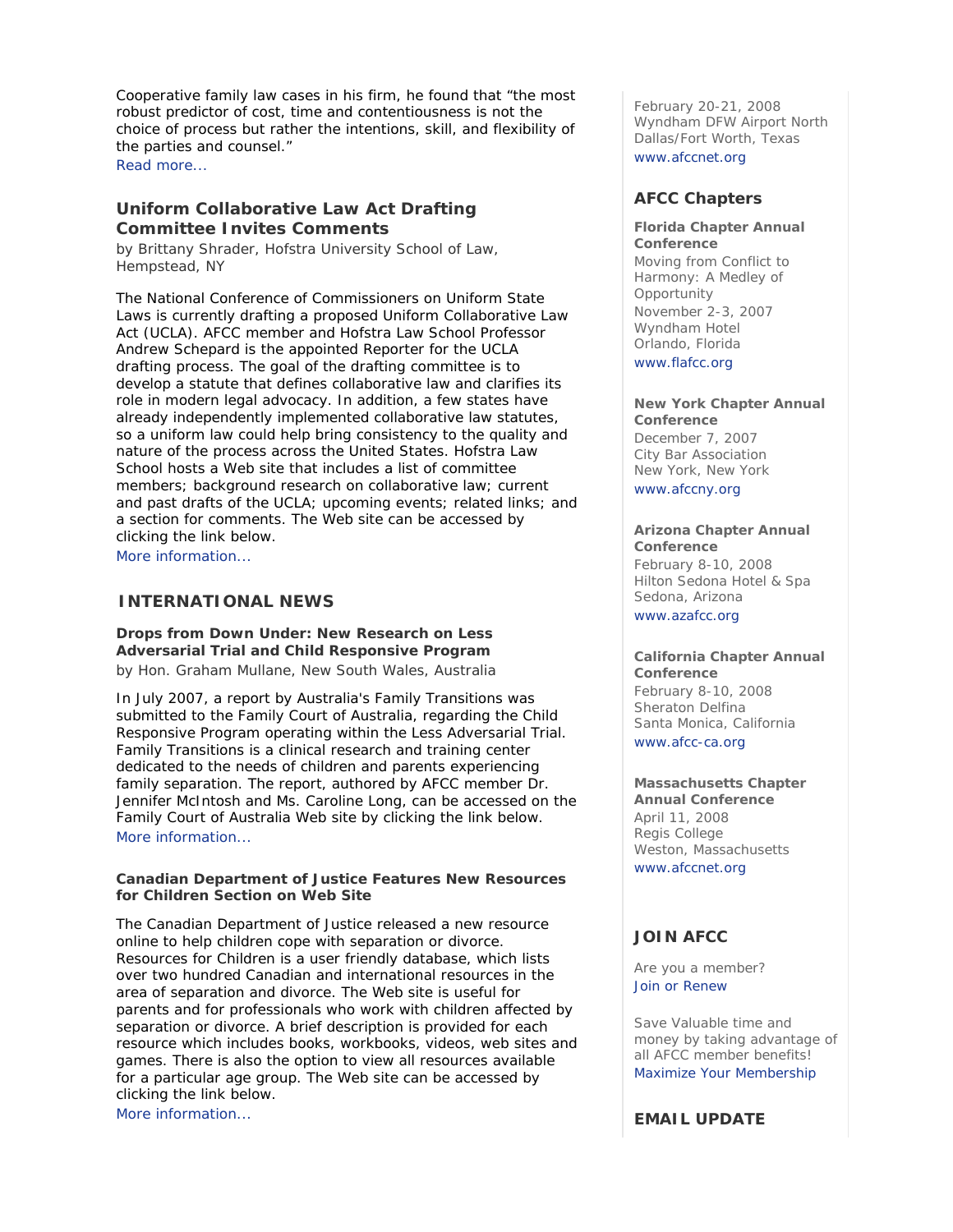# **Austria Holds First Divorce Fair**

*Courtesy of the BBC NEWS*

Austria is to host the world's first "divorce fair" this month, aimed at helping couples untie the knot as painlessly as possible. The event, taking place in Vienna, then Linz and Graz, will allow would-be divorcees to consult lawyers about their rights and seek advice. The divorce rate in Austria hit an all time high of 50% in 2006, with 66% of marriages in Vienna ending in divorce.

Read more...

## **RESEARCH UPDATE**

**Parents See Child Support and Visitation as Connected** *Courtesy of J.M. Craig Press, Inc.*

This study addressed the question of how parents viewed their responsibilities toward their children and former partners. The authors examined this question using the two concepts: Equity meant that "rewards/outcomes should be allocated in proportion to one's inputs" [p. 383]. For example, a father's right to see and make decisions about his child should be related to his financial contributions; and Equality suggested that, "rewards/outcomes and inputs should be independent of one another" [p. 383]. That is, fathers should have the right to see their children and be involved in decision making regardless of their financial contributions. Read more...

## **CASE LAW UPDATE**

#### **Inter-American Commission on Human Rights Finds Domestic Violence Police Response Case Admissible**

*by Barbara Glesner Fines, Ruby M. Hulen Professor of Law, University of Missouri-Kansas City*

For the first time, the Inter-American Commission on Human Rights has declared that the United States is responsible under the American Declaration on the Rights and Duties of Man for protecting victims of domestic violence from private acts of violence. The Commission found the case of Jessica Lenahan's (Gonzales) admissible. In Castle Rock v. Gonzales, the United States Supreme Court held that Jessica did not have a property interest in prompt police response to enforce her domestic violence restraining order. Ms. Lenahan (Gonzales) has since then pursued this action before the Inter-American Commission on Human Rights.

Read more...

## **FEATURED ARTICLES**

**FAQs About Mediation To Stay Married** *by Laurie Israel, courtesy of Mediate.com*

**What is Mediation to Stay Married?** Mediation to Stay Married (also known as Marital Mediation) is a method of helping couples who are experiencing marital problems and who would prefer to stay together rather than get divorced. Read more...

#### Subscribe, Unsubscribe or Update Your Email Address

AFCC will never share, distribute or publicize your email address.

## **ABOUT AFCC eNEWS**

*AFCC eNEWS* is a bi-monthly e-newsletter published by the Association of Family and Conciliation Courts (AFCC). *AFCC eNEWS* provides professionals with time sensitive and up-to-date topics including case law updates, research innovations and international news. AFCC eNEWS archive...

#### **Web Site Version:**

If you are having trouble viewing this email correctly, please view the Web site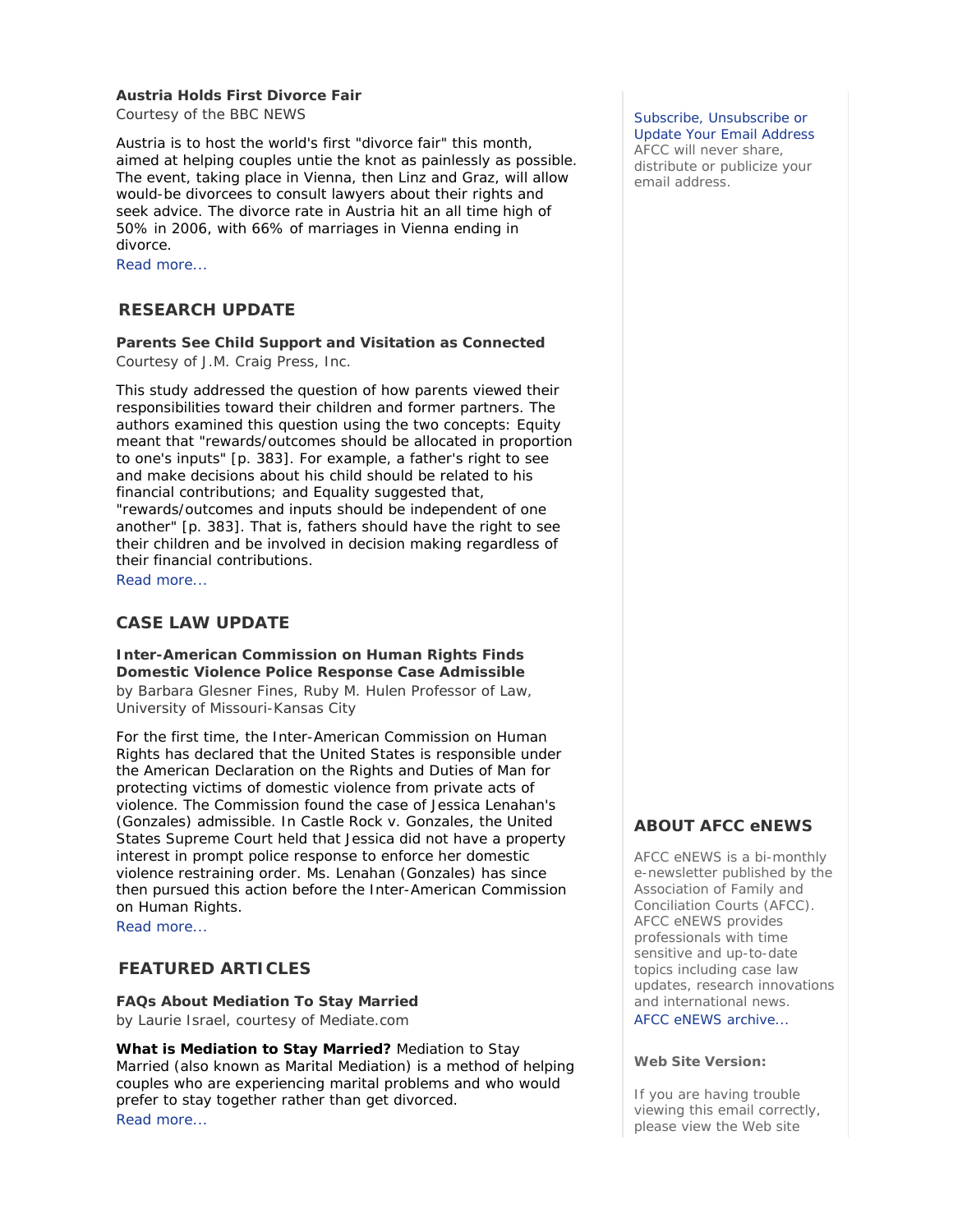## **Balkan heartbreak a hit in Berlin: A travelling exhibition devoted to the theme of failed relationships is proving a hit in Berlin.**

*Courtesy of the BBC NEWS*

The Museum of Broken Relationships asks people in the cities it visits to donate mementos of everything from short flings to painful divorces. Originating in Croatia, the show has visited Bosnia-Herzegovina and Slovenia and has amassed more than 300 exhibits. Berliners have donated more than 30 objects, including a wedding dress and an axe used to break an ex's furniture.

Read more...

version by clicking here.

**Editor:**  David Vigliotta

AFCC welcomes your comments, questions or feedback. Please email the editor by clicking here.

6525 Grand Teton Plaza Madison, WI 53719 Phone: 608.664.3750 Fax: 608.664.3751 www.afccnet.org

Professionals dedicated to improving the lives of children and families through the resolution of family conflict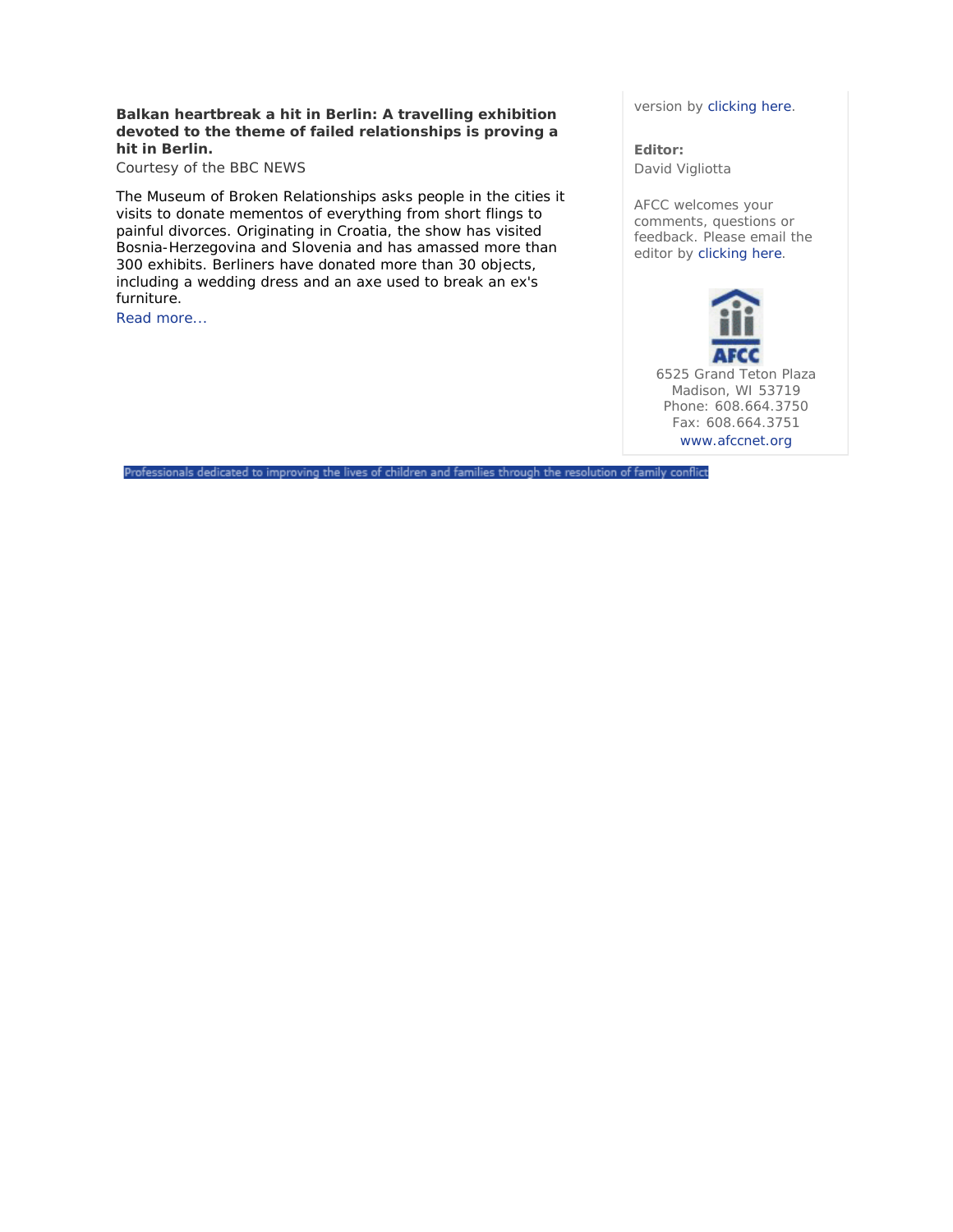



## **MEMBER CENTER**

- **Family Court Review**
- **AFCC Conference Audio**
- **AFCC News**
- **Member Directory**
- **Member Resources**
- **Chapter Resources**

#### **AFCC HOME**



## **AFCC Members Present at University of Missouri Columbia Symposium**

*by John Lande, Director of the LL.M. Program in Dispute Resolution and Associate Professor, University of Missouri-Columbia School of Law*

The University of Missouri-Columbia Center for the Study of Dispute Resolution held a symposium on October 12, 2007 entitled, *Innovative Models of Lawyering: Collaborative Law and Other Processes*. AFCC member David A. Hoffman, founder of the Boston Law Collaborative, gave the keynote address, *Colliding Worlds of Dispute Resolution: Towards a Unified Field Theory of ADR*. Comparing mediation, Collaborative and Cooperative family law cases in his firm, he found that "the most robust predictor of cost, time, and contentiousness is not the choice of process but rather the intentions, skill, and flexibility of the parties and counsel."

The first panel of speakers used different lenses to compare a variety of lawyering models. Using the "unbundling" concept that he pioneered, AFCC member and California practitioner and teacher Forrest S. "Woody" Mosten described variations of Collaborative Practice models, varying based on the arrangements with other professionals involved. University of Colorado Prof. Scott R. Peppet identified numerous structures of Collaborative Law agreements and he argued that use of certain structures creates greater risks that lawyers will be found to violate lawyers' ethical rules. AFCC member and University of Missouri-Columbia Professor John Lande presented the results of his study of Cooperative Lawyers in Wisconsin and he distinguished Cooperative Practice from both traditional and Collaborative Practice.

The second panel discussed innovative models of lawyering in non-family contexts. California lawyer Jeanne M. Fahey described the history and challenges of trying to apply Collaborative Law in non-family contexts. Kathleen A. Bryan, President and CEO of the International Institute of Conflict Resolution and Prevention, identified a variety of innovative techniques that civil lawyers can use. Washington, DC, lawyer Thomas C. Collier described his practice as a settlement counsel in major civil cases, where he is retained by a client solely for the purpose of negotiation, without a reciprocal commitment by other parties.

Discussions at the symposium centered around two general themes. First, theorists and practitioners should continue developing dispute resolution processes and be sensitive to ethical and practical problems that arise from them. Dispute resolution professionals should appreciate the value of offering parties different processes and models. Innovators need to develop strategies to overcome unwarranted skepticism and resistance. Second, promoting good party decision-making should be a fundamental goal in dispute resolution. Although it is easy to agree with this principle, achieving it in practice is a challenge and it is important to develop effective ways of doing so.

Next year, the University of Missouri-Columbia's Journal of Dispute Resolution will publish articles based on presentations at the symposium as well as contributions by Julie Macfarlane, Lawrence P. McLellan, Andrew Schepard, Angela Burton, Brittany Shrader, Richard W. Shields, Pauline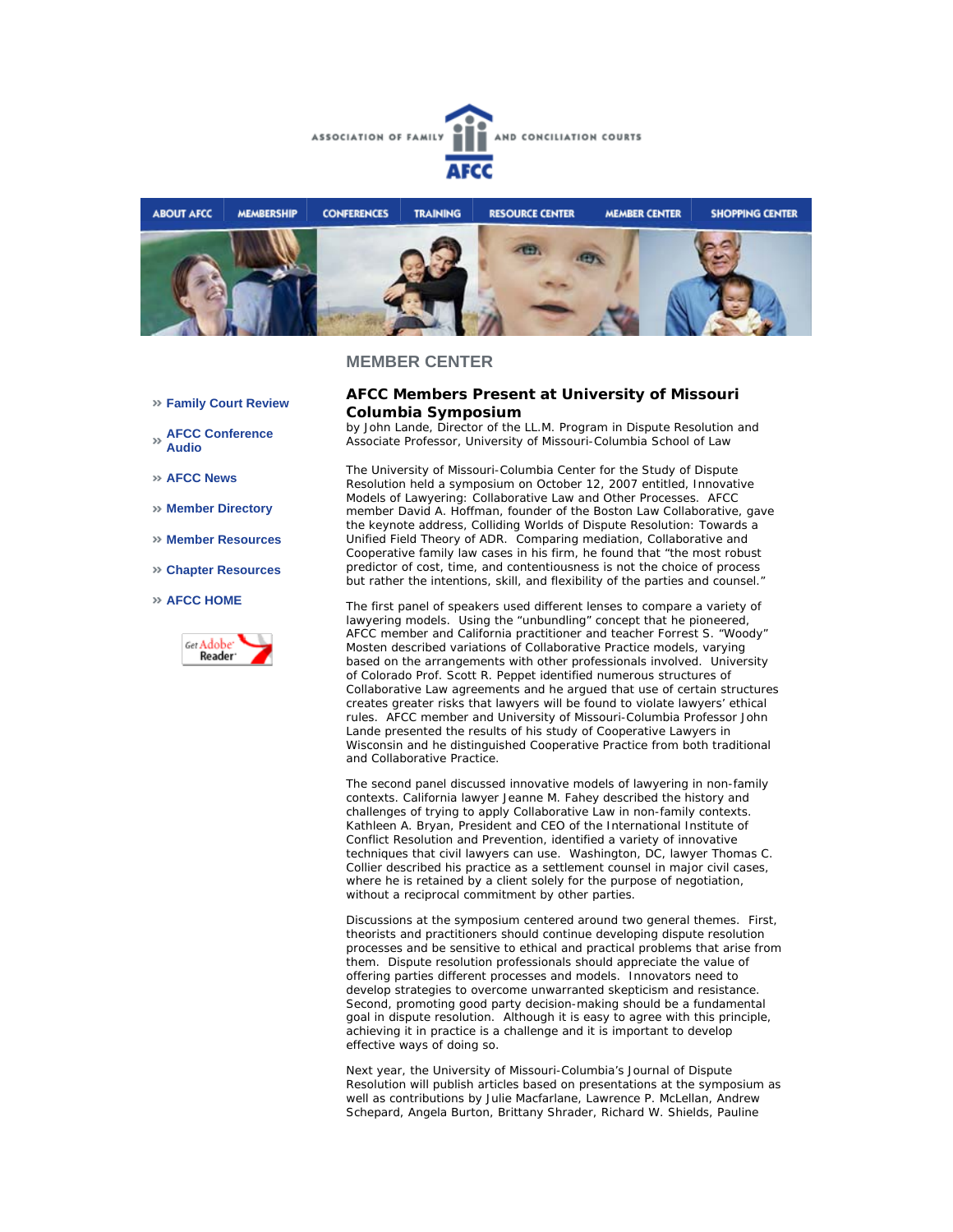Tesler and Nancy Welsh. For more information, please click here or email John Lande at landej@missouri.edu.

6525 Grand Teton Plaza, Madison, WI 53719 Phone 608.664.3750 Fax 608.664.3751 afcc@afccnet.org www.afccnet.org

Search - Site Map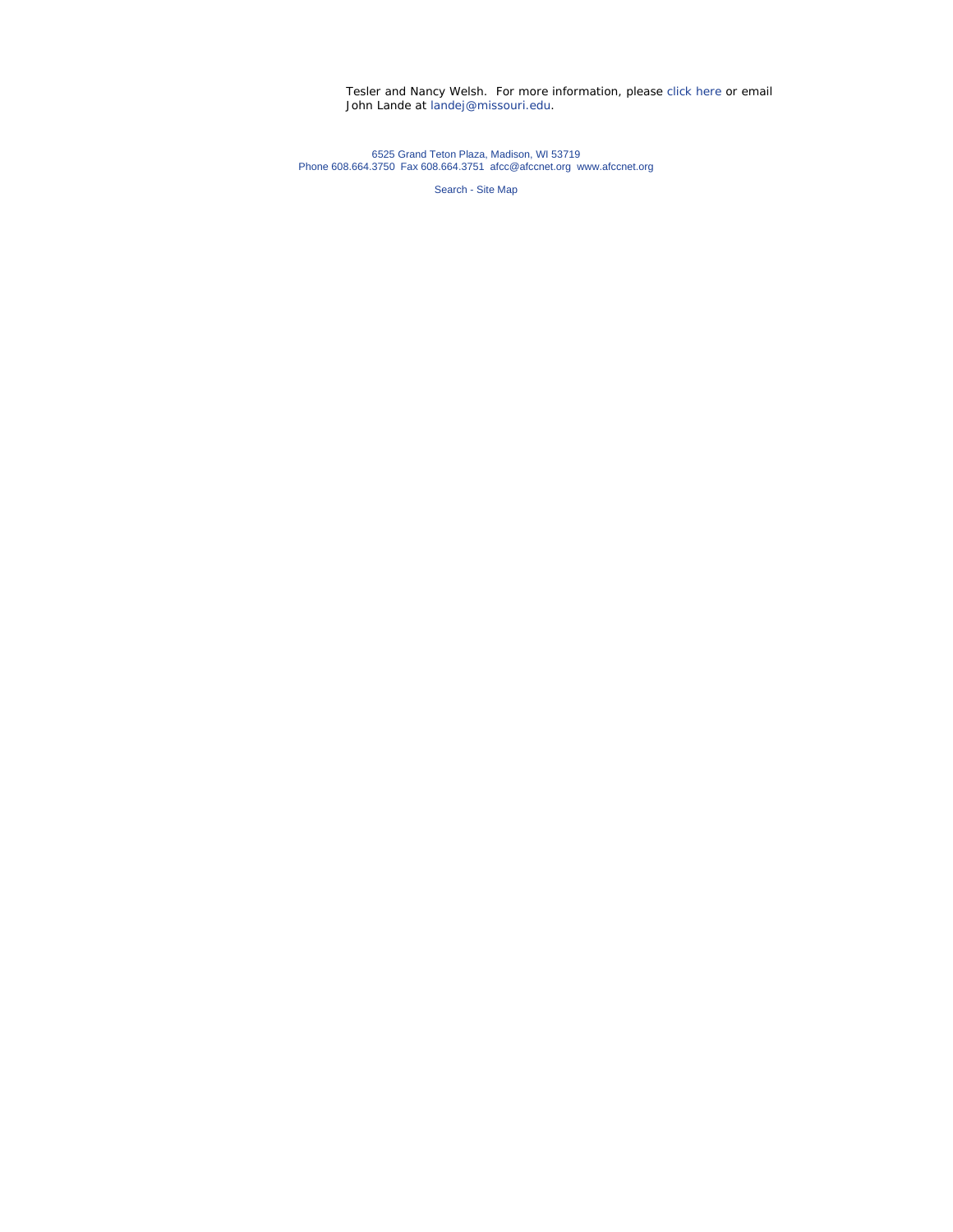



#### **MEMBER CENTER**

- **Family Court Review**
- **AFCC Conference Audio**
- **AFCC News**
- **Member Directory**
- **Member Resources**
- **Chapter Resources**
- **AFCC HOME**



# **AFCC NEWS Spotlight**

*This article was article was originally published in the Fall 2007 issue of AFCC's quarterly print newsletter, the* AFCC NEWS*. AFCC members can access this issue along with the archives dating back to the Fall of 2001 in PDF format by logging onto the Member Center of the AFCC Web site.* 

### **AFCC Hosts Think Tank on Child Welfare Decision Making**

*by Bernie Mayer, Ph.D. and Joan Kathol, M.A. (Candidate) Werner Institute for Negotiation and Dispute Resolution, Creighton University*

When the use of mediation and related dispute resolution procedures in child welfare decision making was first introduced 25 years ago, it seemed to many a rather outlandish idea. How could mediation, facilitated decision making or other consensus building processes be used for such complicated problems with seriously disrupted families and troubled parents in a system that was overburdened and underfinanced, and where the stakes were so high? Just getting child protection agencies and service providers to consider trying it was no easy task. But the reasons for using dispute resolution processes in child protection and permanency planning were also compelling. Bringing parents and extended families into the decision making processes, obtaining their genuine agreement to intervention plans, creating a greater sense of teamwork among all the many players involved in these processes, and allowing much more extensive dialogue among parties who need to cooperate but are set up to be adversaries is critical to the effectiveness of child protection. Therefore, slowly but surely, more and more child welfare systems began to introduce some form of cooperative decision making procedures.

Today, the use of mediation, family group decision making, facilitated case planning and placement review, and related procedures is widely recognized as a valuable service by child welfare systems around the world. The questions we have to ask now are not whether these procedures are a good idea (although every time they are introduced somewhere new, the case still has to be made), but how best to provide them. During the past 25 years, much has been learned about how to make child welfare mediation and related processes work in different settings. What we have not been able to adequately accomplish, however, is to create a mechanism for consolidating and disseminating the best wisdom these programs have to offer about effective alternative approaches.

In response to this need, AFCC, along with the National Council of Juvenile and Family Court Judges (NCJFCJ), the Werner Institute for Negotiation and Dispute Resolution at Creighton University School of Law, and the National Center for State Courts, has undertaken a project to better understand the best practices, lessons, challenges, and opportunities of child protection conflict resolution. In order to obtain data from programs across the United States and Canada, a survey of leading child welfare dispute resolution practitioners was conducted last summer and followed up by a series of intensive interviews. The survey and interview included questions regarding the basic functioning of the particular program, the factors that contribute to a successful conflict resolution, the obstacles to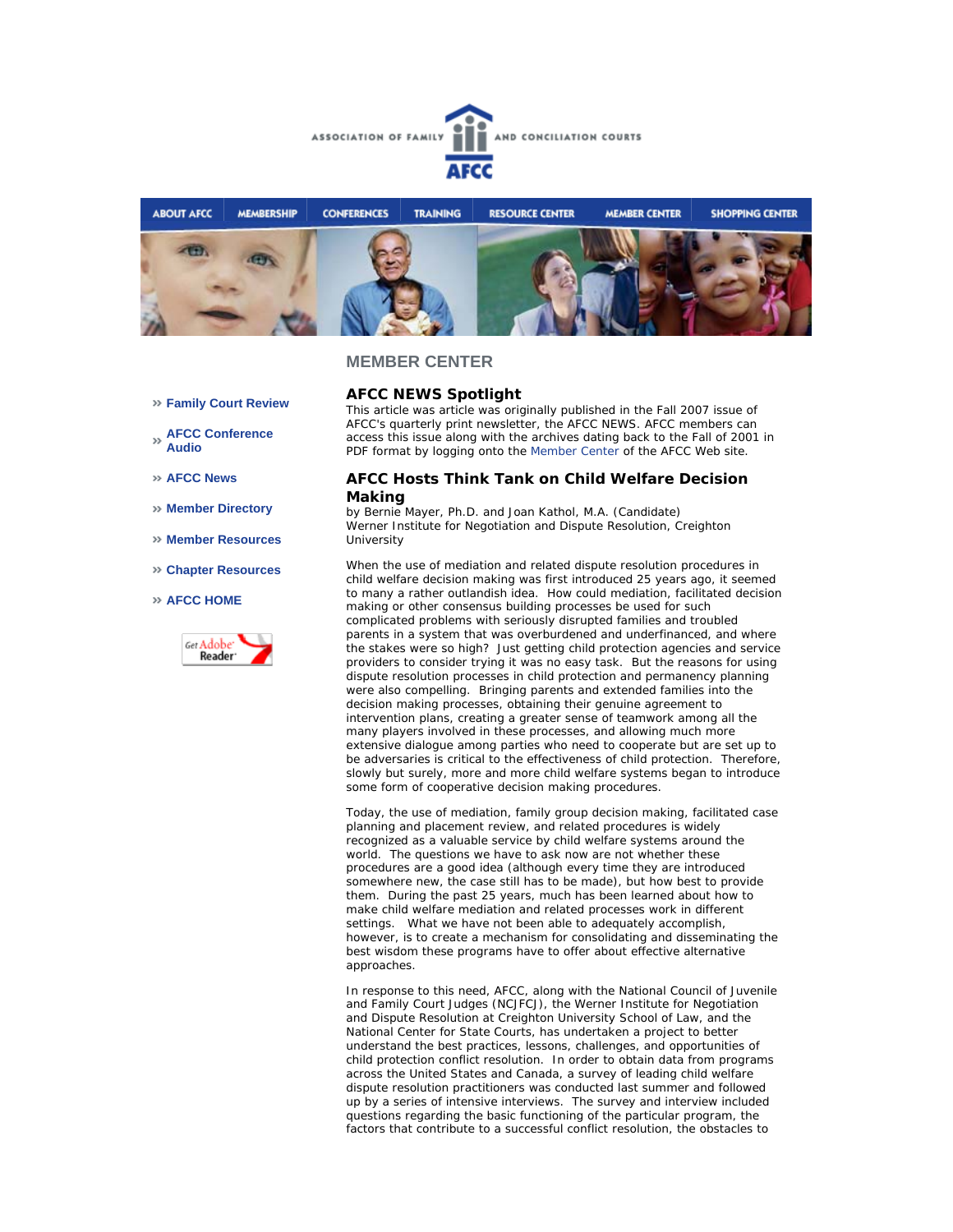success, the program's major successes and challenges, and the program's attempts to deal with those obstacles.

The results of this effort became a working paper that informed the discussion of thirty leading practitioners who gathered for a two-day Think Tank on child welfare conflict resolution held in conjunction with the AFCC and NCJFCJ Regional Conference in Columbus, Ohio on September 25-26, 2007. Professionals from across the United States and Canada attended this gathering, including judges, program directors and coordinators, and researchers. Picking up on the themes that emerged from the survey, participants tackled the broad range of issues that child protection mediation and family group decision making programs face. Of particular importance to everyone was how to balance the pressure to obtain agreements in a timely and efficient manner with the importance of empowering families, giving them a powerful voice at the table, and creating family centered and family driven processes. Lively discussion occurred about the appropriate role of professionals, particularly lawyers in this process, about the fundamental purpose of these efforts, about how to define and measure "success" and about how to obtain professional support, particularly in view of the initial resistance many programs face.

Participants also grappled with the way child protection mediation and family group decision making processes could be integrated into an effective spectrum of child welfare decision making services. But, perhaps the most significant benefit of this process was the opportunity it provided for a group of passionate professionals to network and come together to learn from each other, to understand the many different ways that mediation and conferencing processes could be structured, and to build a supportive network for future collaboration.

This was very much a first step in what is to become an ongoing effort. The group created the beginning of a communication infrastructure and plans to hold further discussions in the future, including a meeting in conjunction with the AFCC 45th Annual Conference in Vancouver, Canada. The January 2009 *Family Court Review* will be devoted to child welfare conflict resolution and decision making. Hopefully these efforts will lead to a viable, ongoing forum for continued communication among child welfare mediation and family group conferencing programs, mediators, facilitators, and the community of stakeholders that participate in these efforts.

6525 Grand Teton Plaza, Madison, WI 53719 Phone 608.664.3750 Fax 608.664.3751 afcc@afccnet.org www.afccnet.org

Search - Site Map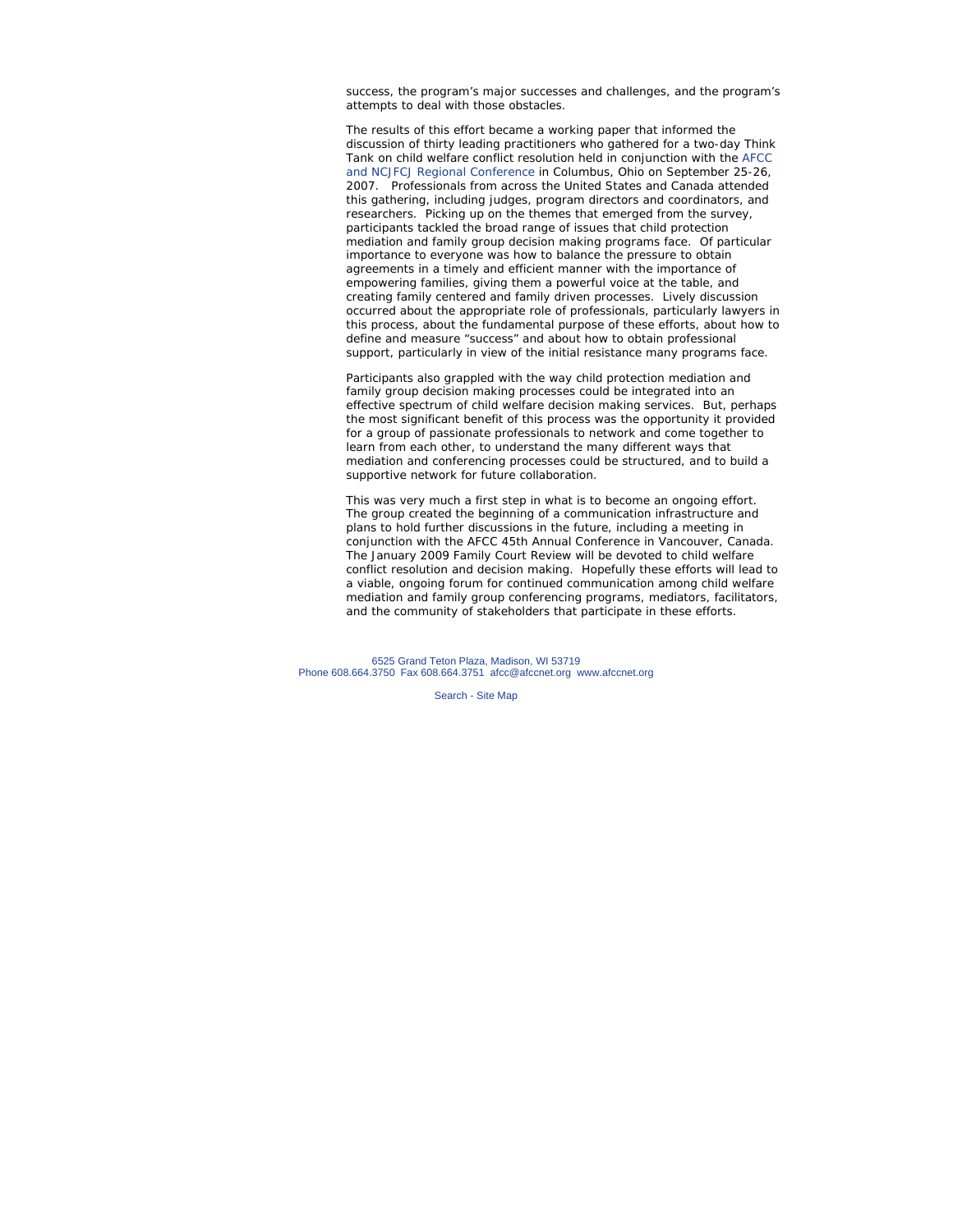



#### **MEMBER CENTER**

#### **Parents See Child Support and Visitation as Connected**

*Courtesy of J.M. Craig Press, Inc.*

Lin, I-F. & McLanahan, S.S. [2007]. Parental Beliefs About Nonresident Fathers' Obligations and Rights. Journal of Marriage and Family, 69, 382-398.

This study addressed the question of how parents viewed their responsibilities toward their children and former partners. The authors examined this question using the two concepts: Equity meant that "rewards/outcomes should be allocated in proportion to one's inputs" [p. 383]. For example, a father's right to see and make decisions about his child should be related to his financial contributions; and Equality suggested that, "rewards/outcomes and inputs should be independent of one another" [p. 383]. That is, fathers should have the right to see their children and be involved in decision making regardless of their financial contributions.

The authors hypothesized that there would be a difference between mothers who received child support versus those who were entitled to it but did not get it. The participants included 3,414 fathers and 4,304 mothers. Thirty-three percent were Caucasian, 27% were African-American and 33% were Hispanic. Their average age was 28 and their educational level ranged from high school to college. All were asked about the financial obligations and rights of nonresident fathers shortly after their children were born.

#### **The authors found that:**

- Over 90% of the participants agreed that a nonresident father should support his child regardless of whether either parent had repartnered.
- Even when fathers could not pay child support, 87% believed that a father should still be able to see his child and 67% said that he should still be involved in decision making.
- When fathers could afford to support their children but did not do so, 39% of mothers felt that the fathers had a right to see their child, but only 23% felt he should be involved in decision making.
- Of fathers who could afford to support their children but did not do so, 31% of fathers and 39% of mothers felt the father had a right to see the child. With regard to decision making, 21% of fathers and 23% of mothers still felt that the father should be involved in decision making.

#### **Critical Analysis**

This is the first study we have seen that examines the question of parental rights in relation to one's financial obligations, and as such it is a significant contribution to the literature. Additionally, the sample size was quite large thus strengthening the applicability of the study. Also, the participants were a diverse group. Finally, this is the first research we have seen that

- **Family Court Review**
- **AFCC Conference Audio**
- **AFCC News**
- **Member Directory**
- **Member Resources**
- **Chapter Resources**

#### **AFCC HOME**